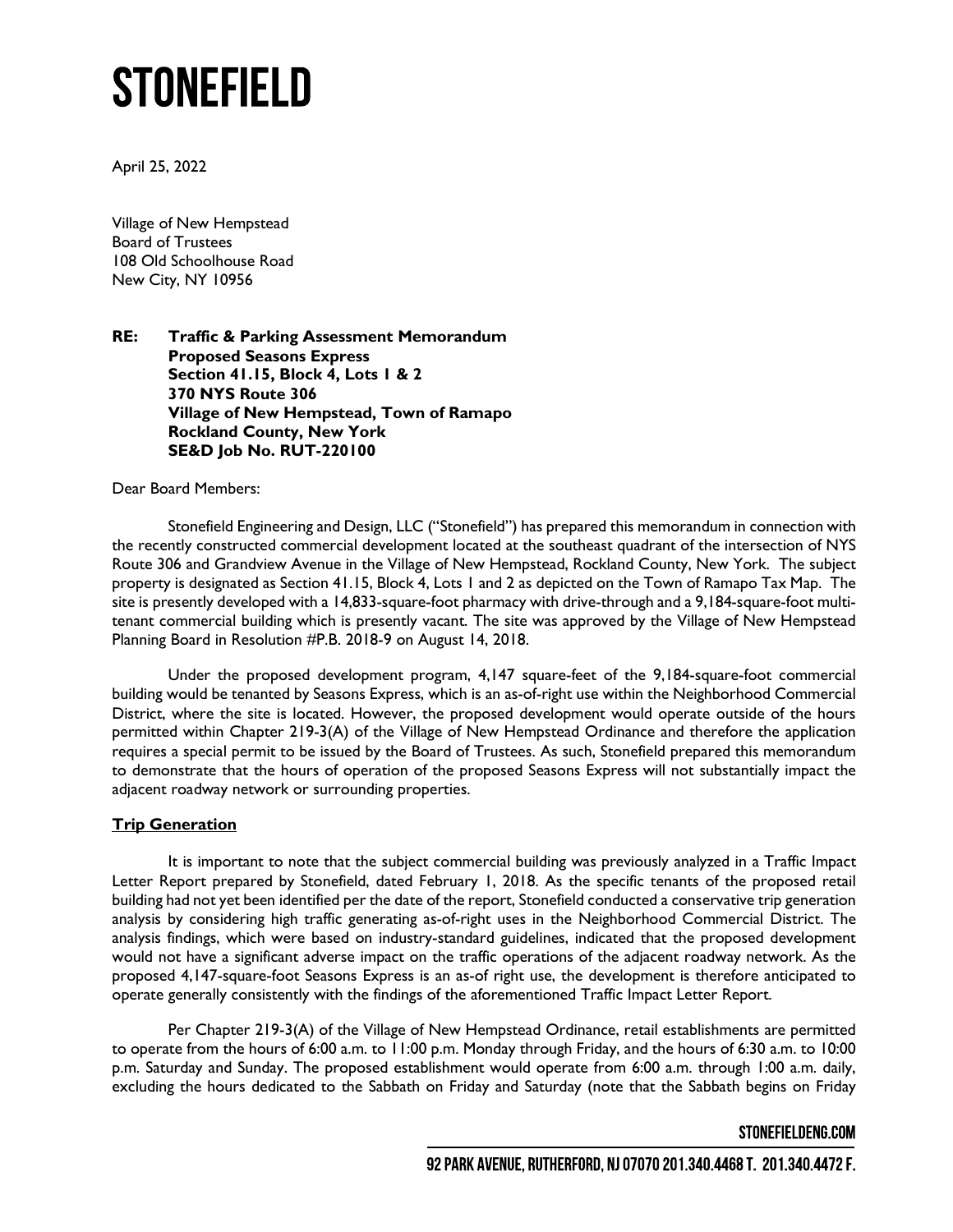

evening at sundown, and lasts until sundown on Saturday evening). Therefore, a special use permit is requested for the proposed hours of operation in accordance with the Village Ordinance.

 In order to quantify the anticipated site-generated traffic volumes outside of the permitted hours of operation, trip generation projections for the proposed tenant were prepared utilizing the Institute of Transportation Engineers' (ITE) Trip Generation Manual, 11<sup>th</sup> Edition. Daily trip generation rates associated with Land Use 851 "Convenience Store" were cited and distributed based on hourly distribution of entering and exiting vehicle data. Please note that ITE's Trip Generation Manual, II<sup>th</sup> Edition does not provide hourly distribution data for Land Use 851 "Convenience Store," and therefore the hourly distribution rates associated with similar Land Use 945 "Convenience Store/Gas Station" were cited for the proposed tenant during the study hours. Table I provides the weekday night, Saturday night, and Sunday night site-generated traffic volumes expected to be generated by the tenant outside of standard permitted operating hours. Proposed Seasons Express<br>
New Hempstead, New York<br>
April 25, 2022<br>
April 25, 2022<br>
Trage 2 of 3<br>
Trip Generation in accordance<br>
the anticipated site-generated traffic volumes outside of the permitt is requested<br>
trip Gene Enter Incord Section Manual Proposed Search Expressions Express<br>
New Hempstead, New York<br>
April 25, 2022<br>
Page 2 of 3<br>
Operation in accordance with the Village Ordinance.<br>
New Hempstead, New York<br>
April 25, 2022<br>
(ITE) Tr The present standard and the standard permission and a standard and the standard and the method of the permit is requested<br>
Page 2 of 3<br>
Page 2 of 3<br>
Page 2 of 3<br>
Page 2 of 3<br>
Page 2 of 3<br>
Page 2 of 3<br>
Page 2 of 3<br>
Page 2 wening at sundown, and lasts until sundown on Saturday evening). Therefore, a special use permit is requested<br>
In order to quantify the anticipated site-generated traffic volumes outside of the permitted hours of<br>
persist vening at sundown, and lasts until sundown on Saturday evening). Therefore, a special use permit is requested<br>
In order to quantify the anticipated site-generated traffic volumes outside of the permitted hours of<br>
peration

| <b>Time of Day</b>   | <b>Weekday Night</b><br><b>Trip Generation</b> |             |       | <b>Saturday Night</b><br><b>Trip Generation</b> |             |       | <b>Sunday Night</b><br><b>Trip Generation</b> |             |       |
|----------------------|------------------------------------------------|-------------|-------|-------------------------------------------------|-------------|-------|-----------------------------------------------|-------------|-------|
|                      | Enter                                          | <b>Exit</b> | Total | <b>Enter</b>                                    | <b>Exit</b> | Total | <b>Enter</b>                                  | <b>Exit</b> | Total |
| 10:00 PM - 11:00 PM  |                                                |             |       | 47                                              | 47          | 94    | 39                                            | 39          | 78    |
| I I:00 PM - 12:00 AM | 29                                             |             | 60    | 42                                              | 44          | 86    | 35                                            | 37          | 72    |
| 12:00 AM - 1:00 AM   | 19                                             |             | 40    | 27                                              | 29          | 56    | 22                                            | 25          | 47    |

#### TABLE 1 – PROJECTED TRIP GENERATION OUTSIDE PERMITTED OPERATING HOURS

As stated within Chapter 10 of ITE's Trip Generation Handbook, 3<sup>rd</sup> Edition, there are instances when the total number of trips generated by a site is different from the amount of new traffic added to the street system by the generator. Convenience stores are specifically located on or adjacent to busy streets to attract motorists already on the roadway. Therefore, the proposed Seasons Express development would be expected to attract a portion of its trips from the traffic passing the site on the way from an origin to an ultimate destination. These trips do not add new traffic to the adjacent roadway system and are referred to as "pass-by" trips.

Please note that ITE does not publish pass-by rates for Land Use 851 "Convenience Store," however based upon the published ITE data for similar Land Use 945 "Convenience Store/Gas Station," 60% of the sitegenerated traffic during the typical weekday morning peak period and 56% during the typical weekday evening peak period is comprised of pass-by traffic. Therefore, it is reasonable to assume that a portion of the sitegenerated traffic during the study hours would also be comprised of pass-by traffic. However, a pass-by credit was not applied to the projected site-generated traffic volumes in order to provide a conservative analysis.

The proposed Seasons Express is expected to generate 60 total trips during the critical weekday night peak hour, 94 trips during the critical Saturday night peak hour, and 78 trips during the critical Sunday night peak hour. Based on Transportation Impact Analysis for Site Development published by ITE, a trip increase of less than 100 vehicle trips would likely not change the level of service of the adjacent roadway system or appreciably increase the volume-to-capacity ratio of an intersection approach. As such, the proposed Seasons Express is not anticipated to significantly impact the operations of the adjacent roadway network or surrounding properties.

## Parking Supply

Regarding the parking requirements for the proposed development, the Village of New Hempstead Zoning Ordinance requires one (1) parking space per 250 square-feet of gross floor area for retail establishments located in the Neighborhood Commercial District. For the 14,833-square-foot pharmacy this equates to 60 spaces and for the 9,184-square-foot commercial building this equates to 37 spaces, for a total parking requirement of 97 spaces. As shown on the previously approved Site Plan prepared by Stonefield, dated July 27, 2018, the site would provide a total of 103 spaces, with 65 spaces allocated to the currently operating pharmacy